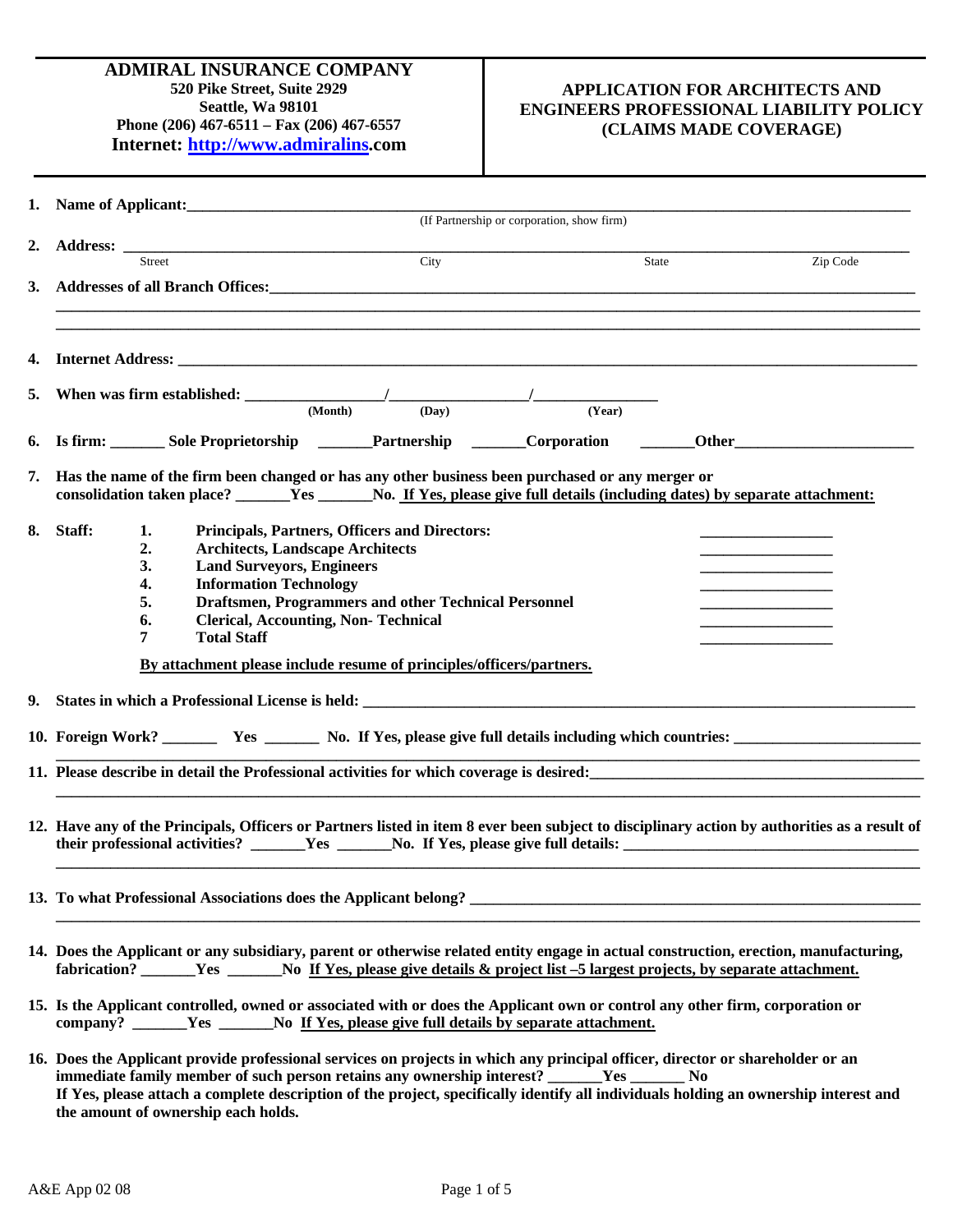**17. Please indicate the percentage of the following disciplines or services in which the Applicant is engaged: (Total Must Equal 100%)**

| <b>Acoustical Engineering</b>                       | $\frac{0}{0}$ | <b>Land Surveying</b>               | $\frac{0}{0}$ |
|-----------------------------------------------------|---------------|-------------------------------------|---------------|
| Architecture                                        | $\frac{0}{0}$ | <b>Laboratory Testing</b>           | $\frac{6}{6}$ |
| <b>Asbestos Inspection, Testing or</b>              |               | <b>Machine/Equipment Design</b>     | $\frac{0}{0}$ |
| <b>Abatement Design</b>                             | $\frac{0}{0}$ | <b>Mechanical Engineering</b>       | $\frac{0}{0}$ |
| <b>Chemical Engineering</b>                         | $\frac{0}{0}$ | <b>Mining Engineering</b>           | $\frac{6}{9}$ |
| <b>Civil Engineering</b>                            | $\frac{0}{0}$ | <b>Naval/Marine Engineering</b>     | $\frac{0}{0}$ |
| <b>Communication Engineering</b>                    | $\frac{0}{0}$ | <b>Process Engineering</b>          | $\frac{0}{0}$ |
| <b>Construction Management-Agency (Owner's Rep)</b> | $\frac{0}{0}$ | <b>Project Management</b>           | $\frac{6}{9}$ |
| <b>Construction Management-At Risk</b>              | $\frac{0}{0}$ | <b>Soil/Geotech Engineering</b>     | $\frac{0}{0}$ |
| <b>Electrical Engineering</b>                       | $\frac{0}{0}$ | <b>Structural Engineering</b>       | $\frac{0}{0}$ |
| <b>Environmental Consulting/Engineering</b>         | $\frac{0}{0}$ | <b>Other (Please Specify Below)</b> | $\frac{6}{9}$ |
| <b>Forensic Engineering/Services</b>                | $\frac{6}{9}$ |                                     | $\frac{0}{0}$ |
| <b>HVAC Engineering</b>                             | $\frac{0}{0}$ |                                     | $\frac{0}{0}$ |
| <b>Inspection or Certification*</b>                 | $\frac{0}{0}$ |                                     | $\frac{6}{9}$ |
| <b>Interior Design</b>                              | $\frac{6}{9}$ |                                     | $\frac{6}{9}$ |
| <b>Landscape Architecture</b>                       | $\frac{0}{0}$ |                                     | $\frac{0}{0}$ |

**18. Please indicate the approximate percentage of billings derived from the following types of services: (Total Must Equal 100%)**

| a.          | Feasibility studies, reports, surveys where applicant is not involved in design | $\frac{6}{9}$ |
|-------------|---------------------------------------------------------------------------------|---------------|
| b.          | Design without supervisory services                                             | $\frac{0}{0}$ |
|             | <b>Design &amp; Observation</b>                                                 | $\frac{6}{9}$ |
| d.          | Design with responsibility in directing the contractors                         | $\frac{0}{0}$ |
| $e_{\cdot}$ | <b>Construction observation without design</b>                                  | $\frac{0}{0}$ |
|             | <b>Inspection services on existing structures</b>                               | $\frac{6}{9}$ |
| g.          | Inspections of home/commercial properties for prospective buyers or lenders     | $\frac{6}{9}$ |
| h.          | Manufacture, sale or distribution of any product or process                     | $\frac{0}{0}$ |
|             | Development, sale or leasing of computer software to others                     | $\frac{6}{9}$ |
|             | Design with responsibility in directing the contractor                          | $\frac{6}{9}$ |
|             | Other:                                                                          |               |

**19. Please indicate the approximate percentage of billings derived from each project type: (TOTAL MUST EQUAL 100%)**

| <b>COMMERCIAL</b>              |               | <b>INDUSTRIAL</b>                 |  |
|--------------------------------|---------------|-----------------------------------|--|
| <b>Apartments</b>              | $\frac{0}{0}$ | <b>Industrial Waste Treatment</b> |  |
| <b>Convention Centers</b>      | $\frac{0}{0}$ | Landfills                         |  |
| <b>Hospitals/Healthcare</b>    | $\frac{6}{9}$ | Manufacturing/Industrial          |  |
| <b>Hotels/Motels</b>           | $\frac{6}{9}$ | <b>Nuclear Facilities</b>         |  |
| <b>Libraries</b>               | $\frac{0}{0}$ | <b>Petrochemical/Refineries</b>   |  |
| <b>Office Buildings</b>        | $\frac{6}{9}$ | <b>Power Plants/Utilities</b>     |  |
| <b>Parking Structures</b>      | $\frac{0}{0}$ | <b>Sewage Treatment Plants</b>    |  |
| <b>Schools/Colleges</b>        | $\%$          | <b>Superfund/Pollution</b>        |  |
| <b>Shopping Centers/Retail</b> | $\frac{6}{9}$ | <b>Water Systems</b>              |  |
| <b>Warehouses</b>              | $\frac{6}{9}$ | <b>Water Treatment Plants</b>     |  |

| Condominiums                    | $\frac{0}{0}$ |
|---------------------------------|---------------|
| <b>Custom Homes</b>             | $\frac{0}{0}$ |
| <b>Single Family Dwellings</b>  | $\frac{0}{0}$ |
| <b>Tract Homes/Subdivisions</b> | $\frac{0}{0}$ |

## **MISCELLANEOUS**

| <b>Amusement Rides</b> | $\frac{0}{0}$          | Tunnels | $\mathbf{0}$  |
|------------------------|------------------------|---------|---------------|
| <b>Churches</b>        | $\frac{0}{6}$          |         |               |
| Dams                   | $\mathbf{0}_{\Lambda}$ | OTHER   |               |
| <b>Jails/Justices</b>  | $\frac{0}{0}$          |         | $\frac{0}{0}$ |

| <b>Apartments</b>              | $\frac{0}{0}$ | <b>Industrial Waste Treatment</b> | $\frac{0}{0}$ |
|--------------------------------|---------------|-----------------------------------|---------------|
| <b>Convention Centers</b>      | $\frac{0}{0}$ | Landfills                         | $\frac{0}{0}$ |
| Hospitals/Healthcare           | $\frac{0}{0}$ | Manufacturing/Industrial          | $\frac{0}{0}$ |
| <b>Hotels/Motels</b>           | $\frac{0}{0}$ | <b>Nuclear Facilities</b>         | $\frac{0}{0}$ |
| <b>Libraries</b>               | $\frac{0}{0}$ | <b>Petrochemical/Refineries</b>   | $\frac{0}{0}$ |
| <b>Office Buildings</b>        | $\frac{0}{0}$ | <b>Power Plants/Utilities</b>     | $\frac{0}{0}$ |
| <b>Parking Structures</b>      | $\frac{6}{9}$ | <b>Sewage Treatment Plants</b>    | $\frac{0}{0}$ |
| <b>Schools/Colleges</b>        | $\frac{0}{0}$ | <b>Superfund/Pollution</b>        | $\frac{0}{0}$ |
| <b>Shopping Centers/Retail</b> | $\frac{0}{0}$ | <b>Water Systems</b>              | $\frac{0}{0}$ |
| Warehouses                     | $\frac{6}{6}$ | <b>Water Treatment Plants</b>     | $\frac{0}{0}$ |

### **RESIDENTIAL TRANSPORTATION**

| <b>Condominiums</b>             | $\frac{0}{0}$ | <b>Airport Runways/Taxiways</b>       | $\frac{0}{0}$ |
|---------------------------------|---------------|---------------------------------------|---------------|
| <b>Custom Homes</b>             | $\frac{0}{0}$ | <b>Bridges</b>                        | $\frac{0}{0}$ |
| <b>Single Family Dwellings</b>  | $\frac{0}{0}$ | <b>Harbors/Piers/Ports</b>            | $\frac{0}{0}$ |
| <b>Tract Homes/Subdivisions</b> | $\frac{0}{0}$ | <b>Mass Transit/Light Rail/Subway</b> | $\frac{0}{0}$ |
|                                 |               | Roads/Highways                        | $\frac{0}{0}$ |
| <b>MISCELLANEOUS</b>            |               | <b>Traffic Planning</b>               | $\frac{0}{0}$ |
| <b>Amusement Rides</b>          | $\frac{0}{0}$ | <b>Tunnels</b>                        | $\frac{0}{0}$ |
|                                 |               |                                       |               |

**\_\_\_\_\_\_\_\_\_\_\_\_\_\_\_\_\_\_\_\_\_\_\_\_\_\_\_\_\_\_\_\_\_\_ \_\_\_\_\_\_\_\_% \_\_\_\_\_\_\_\_\_\_\_\_\_\_\_\_\_\_\_\_\_\_\_\_\_\_\_\_\_\_\_\_\_\_ \_\_\_\_\_\_\_\_%**

# **b**  $\frac{0 \text{ THEN}}{0}$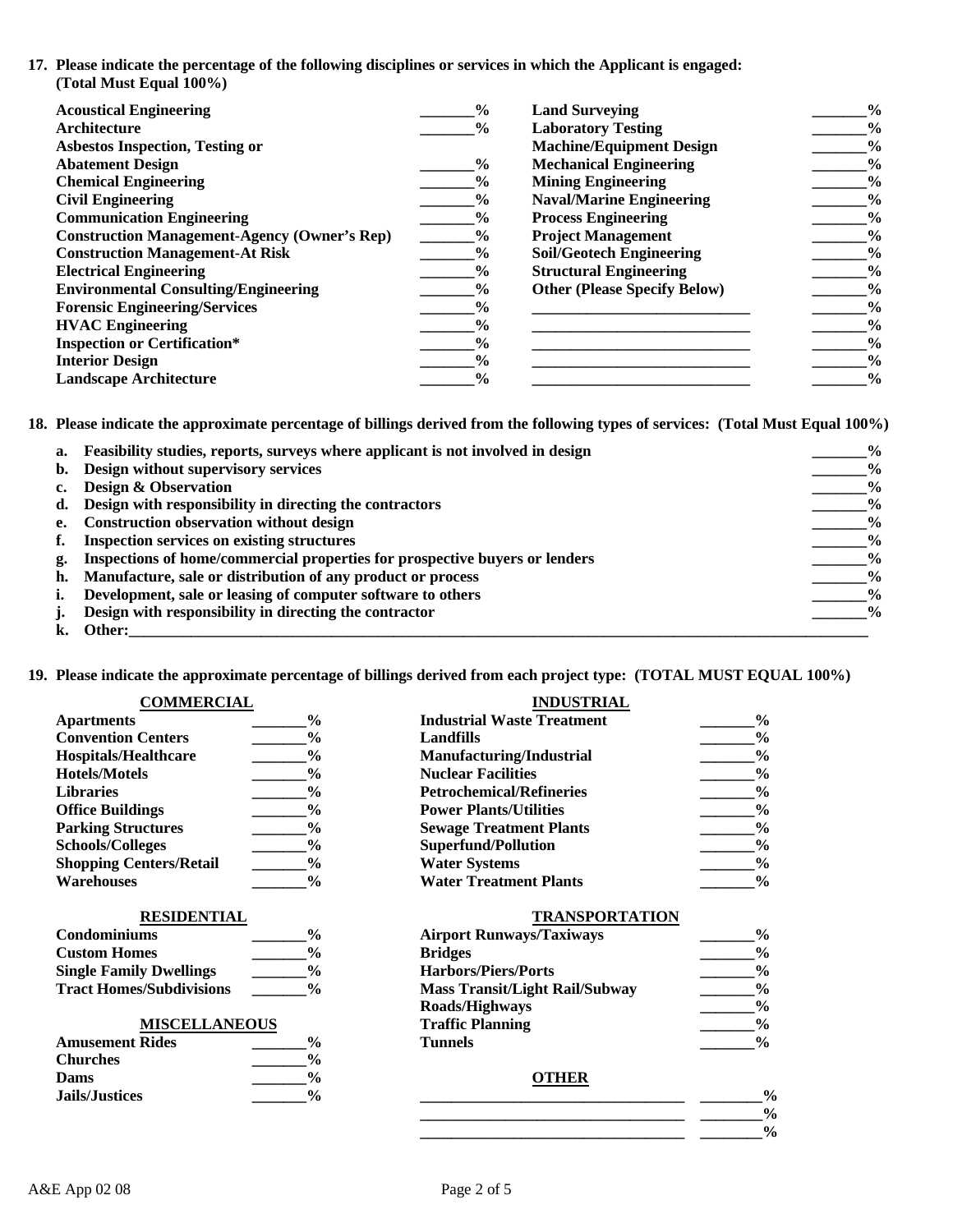**20. Does the Applicant foresee any substantial changes in the percentages of items 16-21 during the next twelve months? \_\_\_\_\_\_\_Yes \_\_\_\_\_\_\_No If Yes, please give details:** 

#### **21. TYPES OF CLIENTS (FOR WHOM DO YOU PROVIDE YOUR SERVICES?)**

| <b>General Contractors</b><br>$\frac{0}{\alpha}$ | <b>Federal Government</b> | $\frac{0}{0}$ | <b>Real Estate Developers</b> | $\frac{0}{0}$ |
|--------------------------------------------------|---------------------------|---------------|-------------------------------|---------------|
| <b>Property Owners</b>                           | <b>State Government</b>   |               | Other                         |               |
| <b>Other Design Prof</b>                         | <b>Local Government</b>   |               |                               | $\frac{0}{0}$ |

### *22.* **Please complete this table with your revenue information.** *If you are not a design/build firm, complete only a. and e.*

|               |                                           | <b>Estimate for Next 12 Months</b>                                                                                                                                                                                                         | Past 12 Months |
|---------------|-------------------------------------------|--------------------------------------------------------------------------------------------------------------------------------------------------------------------------------------------------------------------------------------------|----------------|
|               | a. Total Gross Revenue for all Operations | \$<br><u> 1989 - Johann Harry Harry Harry Harry Harry Harry Harry Harry Harry Harry Harry Harry Harry Harry Harry Harry Harry Harry Harry Harry Harry Harry Harry Harry Harry Harry Harry Harry Harry Harry Harry Harry Harry Harry Ha</u> |                |
| b.            | Design/Construction                       | the control of the control of the control of                                                                                                                                                                                               |                |
| $c_{\bullet}$ | <b>Design Only</b>                        | \$                                                                                                                                                                                                                                         |                |
| d.            | <b>Construction Only</b>                  |                                                                                                                                                                                                                                            |                |
| $e_{i}$       | <b>Total Construction Values</b>          |                                                                                                                                                                                                                                            |                |

**23. What percentage of the Applicant's practice involves subcontracting of work to others \_\_\_\_\_\_\_%** 

**a. Type of work subcontracted and percentage for each:** 

| b. Is evidence of professional liability insurance from consultants required? |  |
|-------------------------------------------------------------------------------|--|
| What limit of liability is required?                                          |  |

**d. Do subcontractors hold the applicant harmless by contract? \_\_\_\_\_\_\_ Yes \_\_\_\_\_\_\_ No If Yes, attach a copy.**

**24. Does any one contract or client represent more than 50% of annual work? \_\_\_\_\_\_\_ Yes \_\_\_\_\_\_\_ No If Yes, please give details:**

**\_\_\_\_\_\_\_\_\_\_\_\_\_\_\_\_\_\_\_\_\_\_\_\_\_\_\_\_\_\_\_\_\_\_\_\_\_\_\_\_\_\_\_\_\_\_\_\_\_\_\_\_\_\_\_\_\_\_\_\_\_\_\_\_\_\_\_\_\_\_\_\_\_\_\_\_\_\_\_\_\_\_\_\_\_\_\_\_\_\_\_\_\_\_\_\_\_\_\_\_\_\_\_\_\_\_\_\_\_\_ \_\_\_\_\_\_\_\_\_\_\_\_\_\_\_\_\_\_\_\_\_\_\_\_\_\_\_\_\_\_\_\_\_\_\_\_\_\_\_\_\_\_\_\_\_\_\_\_\_\_\_\_\_\_\_\_\_\_\_\_\_\_\_\_\_\_\_\_\_\_\_\_\_\_\_\_\_\_\_\_\_\_\_\_\_\_\_\_\_\_\_\_\_\_\_\_\_\_\_\_\_\_\_\_\_\_\_\_\_\_** 

**\_\_\_\_\_\_\_\_\_\_\_\_\_\_\_\_\_\_\_\_\_\_\_\_\_\_\_\_\_\_\_\_\_\_\_\_\_\_\_\_\_\_\_\_\_\_\_\_\_\_\_\_\_\_\_\_\_\_\_\_\_\_\_\_\_\_\_\_\_\_\_\_\_\_\_\_\_\_\_\_\_\_\_\_\_\_\_\_\_\_\_\_\_\_\_\_\_\_\_\_\_\_\_\_\_\_\_\_\_\_ \_\_\_\_\_\_\_\_\_\_\_\_\_\_\_\_\_\_\_\_\_\_\_\_\_\_\_\_\_\_\_\_\_\_\_\_\_\_\_\_\_\_\_\_\_\_\_\_\_\_\_\_\_\_\_\_\_\_\_\_\_\_\_\_\_\_\_\_\_\_\_\_\_\_\_\_\_\_\_\_\_\_\_\_\_\_\_\_\_\_\_\_\_\_\_\_\_\_\_\_\_\_\_\_\_\_\_\_\_\_** 

- **25. Does the Applicant work with other firms in Joint Ventures? \_\_\_\_\_\_\_ Yes \_\_\_\_\_\_\_No BASIC POLICY EXCLUDES COVERAGE FOR JOINT VENTURES.**
- **26. Does the Applicant offer Mold or Contaminants Inspection Services? \_\_\_\_\_\_\_ Yes \_\_\_\_\_\_\_ No If Yes, please provide details. BASIC POLICY EXCLUDES COVERAGE FOR MOLD AND CONTAMINANTS**

#### **27. Please detail Architects and Engineers Professional Liability Coverage for the last FIVE YEARS.**

| <b>Insurance Company</b> | Premium | Limits | <b>Deductible</b> | <b>Policy Period</b> |
|--------------------------|---------|--------|-------------------|----------------------|
|                          |         |        |                   |                      |
|                          |         |        |                   |                      |
|                          |         |        |                   |                      |
|                          |         |        |                   |                      |
|                          |         |        |                   |                      |

**\_\_\_\_\_\_\_\_\_\_\_\_\_\_\_\_\_\_\_\_\_\_\_\_\_\_\_\_\_\_\_\_\_\_\_\_\_\_\_\_\_\_\_\_\_\_\_\_\_\_\_\_\_\_\_\_\_\_\_\_\_\_\_\_\_\_\_\_\_\_\_\_\_\_\_\_\_\_\_\_\_\_\_\_\_\_\_\_\_\_\_\_\_\_\_\_\_\_\_\_\_\_\_\_\_\_\_\_\_\_**